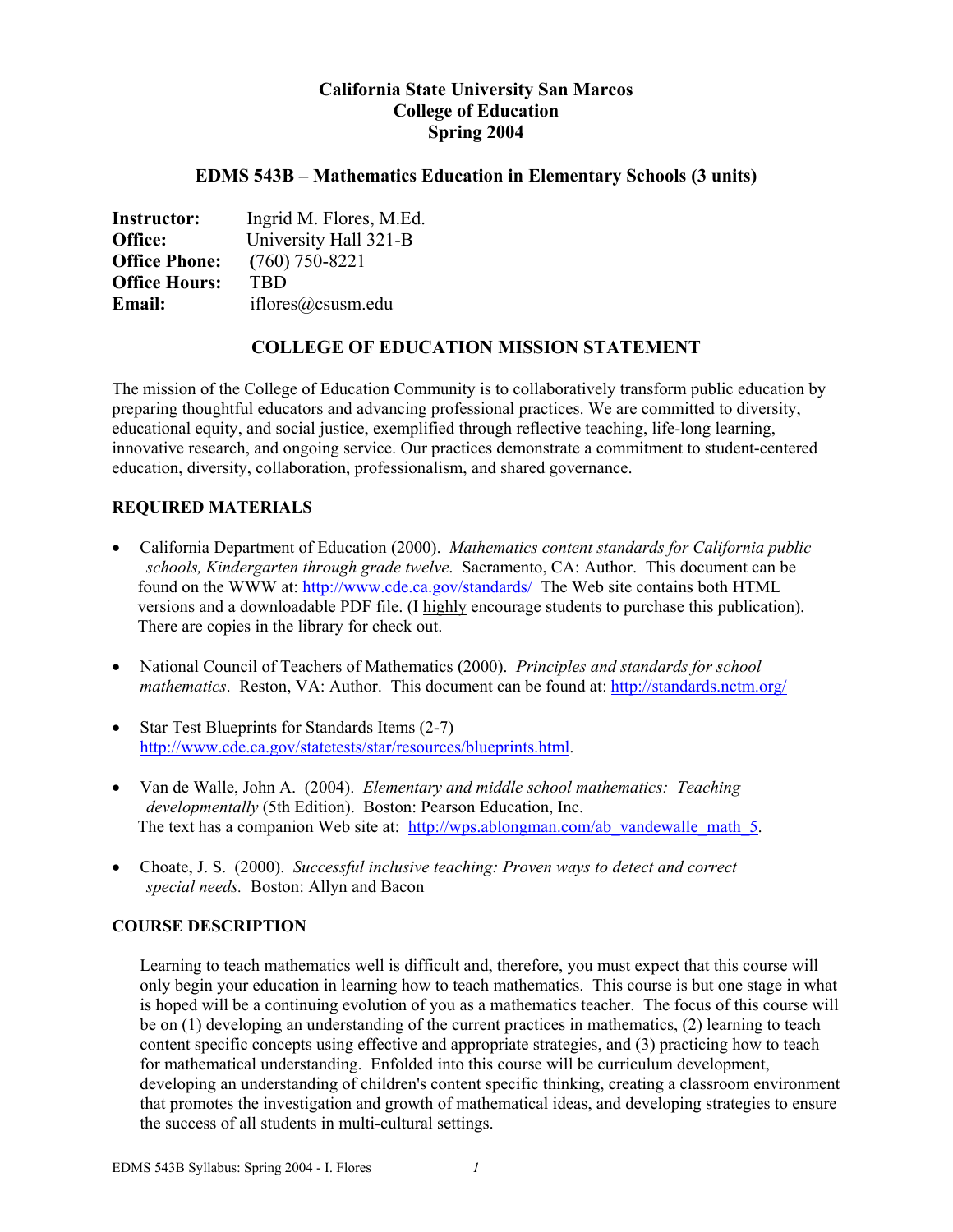### **Standards Alignment:**

The course objectives, assignments, and assessments have been aligned with the CTC standards for Multiple Subjects Credential. The following standards are a primary emphasis in this course:

- Standard 3: Relationship between Theory and Practice
- Standard 4: Pedagogical Thought and Reflective Practice
- Standard 5: Equity, Diversity and Access to the Core Curriculum for All Children
- Standard 8A(a): Pedagogical Preparation for Subject-Specific Content Instruction by MS Candidates (Mathematics)

### **Teacher Performance Expectation (TPE) Competencies:**

This course is designed to help teachers seeking the Multiple Subjects Credential to develop the skills, knowledge, and attitudes necessary to assist schools and district in implementing an effective program for all students. The successful candidate will be able to merge theory and practice in order to realize a comprehensive and extensive educational program for all students. The following TPE's are addressed in this course:

### **Primary Emphasis**:

• TPE 1a-Subject Specific Pedagogical Skills for MS Teaching (Mathematics)

### **Secondary Emphases**:

- TPE 2-Monitoring Student Learning During Instruction
- TPE 3-Interpretation and Use of Assessments
- TPE 4-Making Content Accessible
- TPE 5-Student Engagement
- TPE 6a-Developmentally Appropriate Practices in Grades K-3
- TPE 6b-Developmentally Appropriate Practices in Grades 4-8
- TPE 6d- Developmentally Appropriate Teaching Practices for Special Education: Teaching the Special Education Population in the General Education Environment
- TPE 7-Teaching English Learners
- TPE 8-Learning About Students
- TPE 9-Instructional Planning
- TPE 10-Instructional Time
- TPE 11-Social Environment
- TPE 13-Professional Growth
- TPE 14-Educational Technology in Teaching and Learning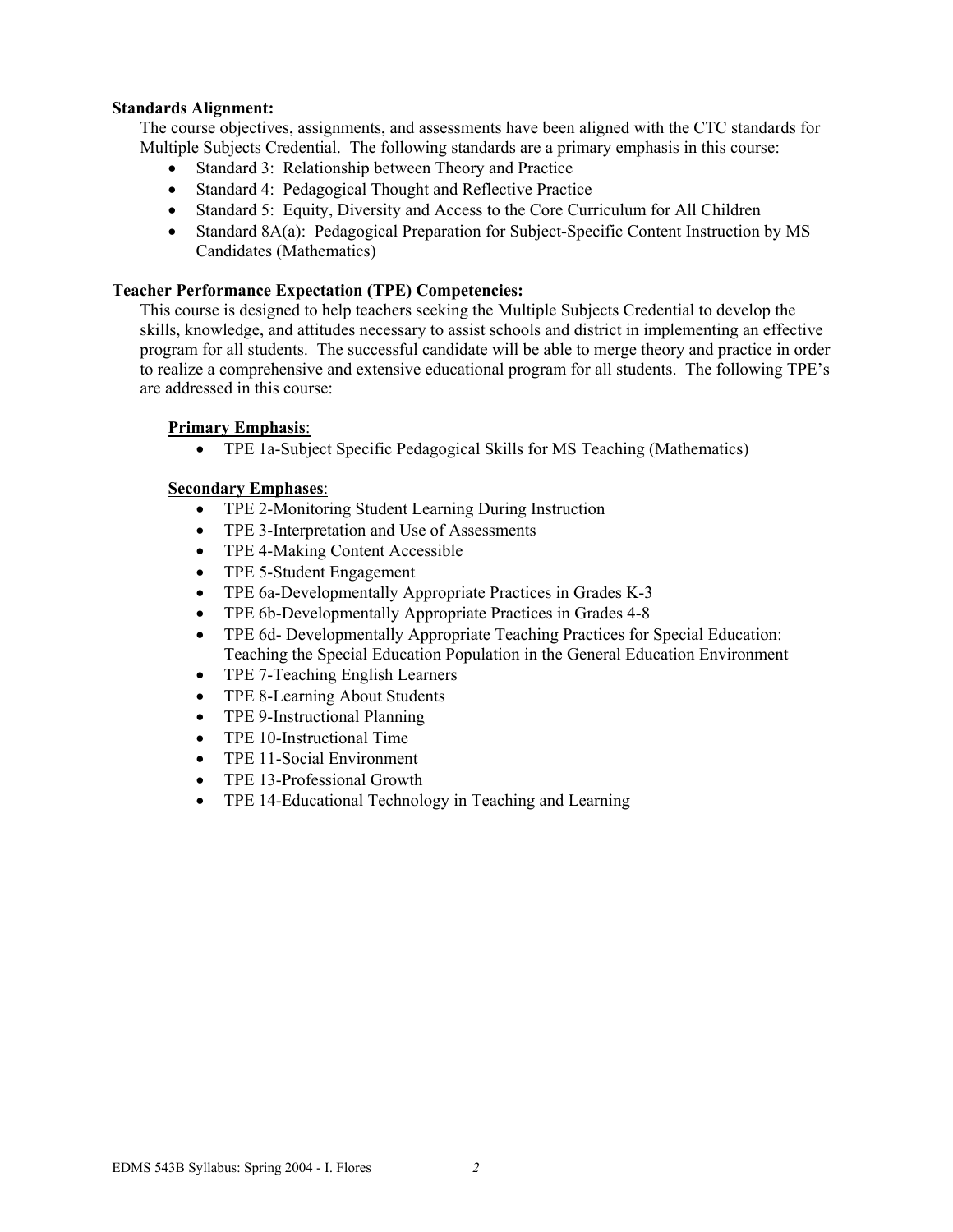### **ASSIGNMENTS**

Detailed assignment sheets (course packet) will be provided for every assignment below. The course calendar/topics schedule is attached to this syllabus.

### **Reading Reflections**

**(20%)** - Each week students will write a "meaningful" reflection on the material assigned to be read for that week. These reflections should be one page in length (use an "11" font, spacing of 1.5, with **only** your name and class session number as a heading), and should clearly articulate your thoughts **on the assigned readings** and how you might **specifically apply** what you learned from the articles as a teacher in the classroom. Please do not repeat verbatim from the readings.

#### **Student Interviews (Critical Assessment Task – CATs)**

**(20%)** - You and one of your classmates will conduct a series of three different student interviews based on questions provided in class. For each interview, you will pose mathematical problems to any one student at a predetermined grade level. The purpose is to get you to begin thinking about students' mathematical understanding, to learn how to effectively pose questions and interpret the meaning of students' answers, and to provide you with an opportunity to interact with students.

#### **Mathematical Resources & Lesson (Critical Assessment Task – CATs)**

**(35%)** – Working in small groups, your team will first compile resources on a predetermined mathematical topic (20%) and then design a lesson that you will present in an elementary class (or ours as if we were your students) (15%). The purpose of this activity is to help you learn how to design effective mathematical activities, to provide you with an opportunity to begin compiling mathematical resources, and to provide an opportunity for you to practice teaching mathematics.

### **Curriculum Assignment (Critical Assessment Task – CATs)**

(**20%) –** Students will review the mathematics curriculum currently being used in your classroom (e.g., a textbook) at one grade level and write a short paper that investigates the curriculum alignment with the CA Content Standards and current high stakes assessments. Students will also provide their general thoughts and concerns related to the curriculum (e.g., how the curriculum might need to be altered to make strong connections between mathematical concepts and procedures).

**Active Participation and Collaboration (5%) –** Defined as **actively** engaging in **all** class discussions and activities, students will be evaluated daily. A positive attitude is an important component for establishing the definition for active participation and collaboration. From 0-5 points can be earned in this category depending on the degree of the student's active participation and collaboration.

## **A COURSE PACKET WITH ASSIGNMENT DETAILS AND SCORING RUBRICS WILL BE PROVIDED ELECTRONICALLY TO EACH STUDENT.**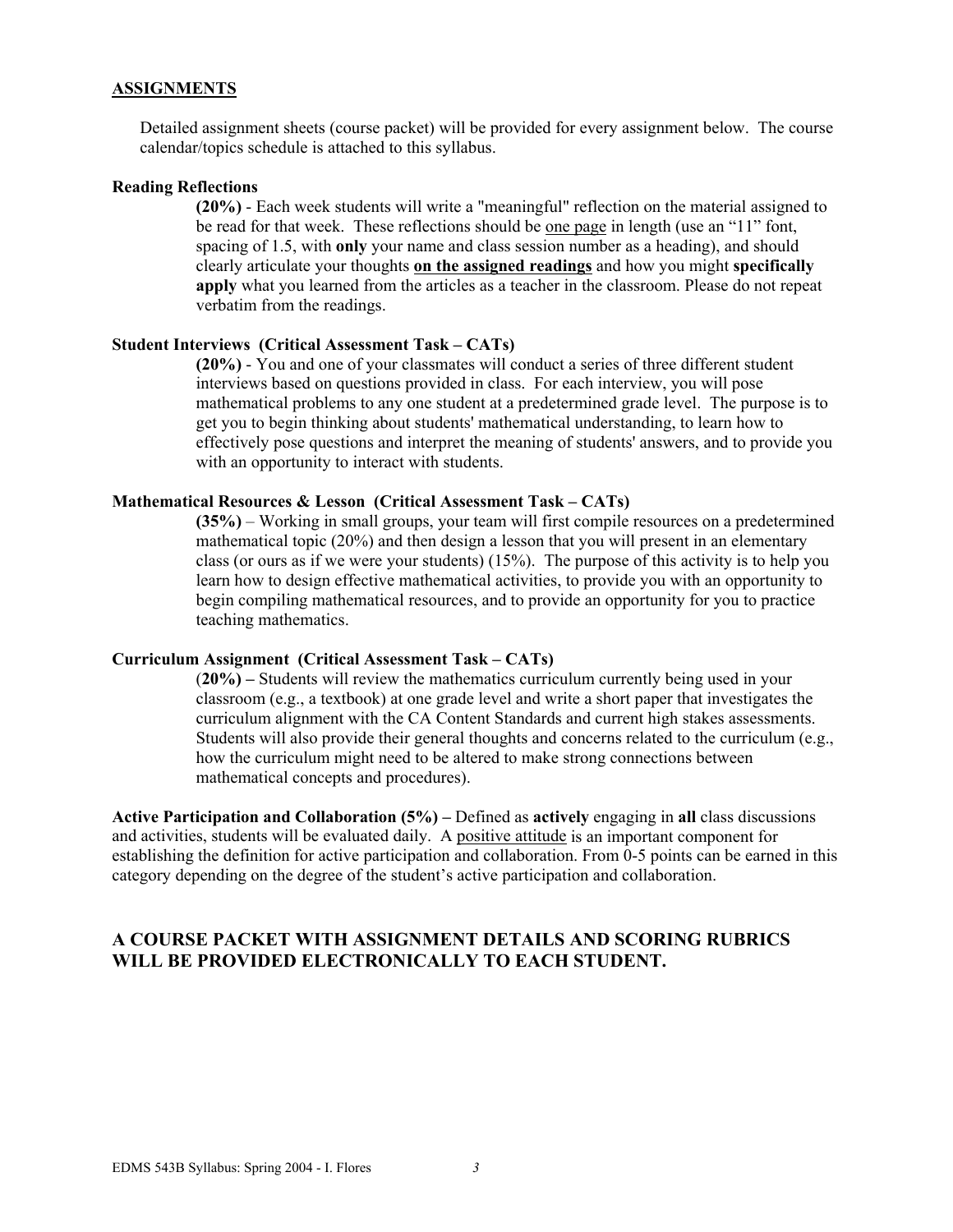## **INFUSED COMPETENCIES**

## **CLAD**

In 1992, the College of Education voted to infuse Cross-cultural, Language and Academic Development (CLAD) competencies across the curriculum. The CLAD competencies are attached to the syllabus and the competencies covered in this course are highlighted.

### **Authorization to Teach English Learners**

This credential program has been specifically designed to prepare teachers for the diversity of languages often encountered in California public school classrooms. The authorization to teach English learners is met through the infusion of content and experiences within the credential program, as well as additional coursework. Students successfully completing this program receive a credential with authorization to teach English learners

### **Special Education**

Consistent with the intent to offer a seamless teaching credential in the College of Education, this course will demonstrate the collaborative infusion of special education competencies that reflect inclusive educational practices.

### **Technology**

This course infuses technology competencies to prepare our candidates to use technologies, emphasizing their use in both teaching practice and student learning.

## **ATTENDANCE POLICY**

The attendance policy of the College of Education: Due to the dynamic and interactive nature of courses in the COE, all students are expected to attend all classes and participate actively. At a minimum, students must attend more than 80% of class time, or s/he may not receive a passing grade for the course at the discretion of the instructor. If you miss two class sessions or are late (or leave early) more than three sessions, you cannot receive a grade of "A". If you miss three class sessions, your highest possible grade is a "C+". Should you have extenuating circumstances, contact the instructor as soon as possible. Please discuss with me any extenuating circumstances that will cause you to miss class prior to your absence. Attendance will be taken at each class session. Furthermore, grades on assignments turned in late will be lowered unless **prior arrangements** have been made with the instructor.

### **PLAGIARISM AND CHEATING**

Please be sure to read and understand the university policy on plagiarism and cheating, as it will be strictly enforced. Academic dishonestly will not be tolerated and will result in a failing grade for this course and will be reported to the University.

### **Students with Disabilities Requiring Reasonable Accommodations**

Students are approved for services through the Disabled Student Services Office (DSS). This office is located in Craven Hall 5205 and can be contacted by phone (760) 750-4905, or TTY (760) 750-4909. Students authorized by DSS to receive reasonable accommodations should meet with their instructor during office hours or, in order to ensure confidentiality, in a more private setting.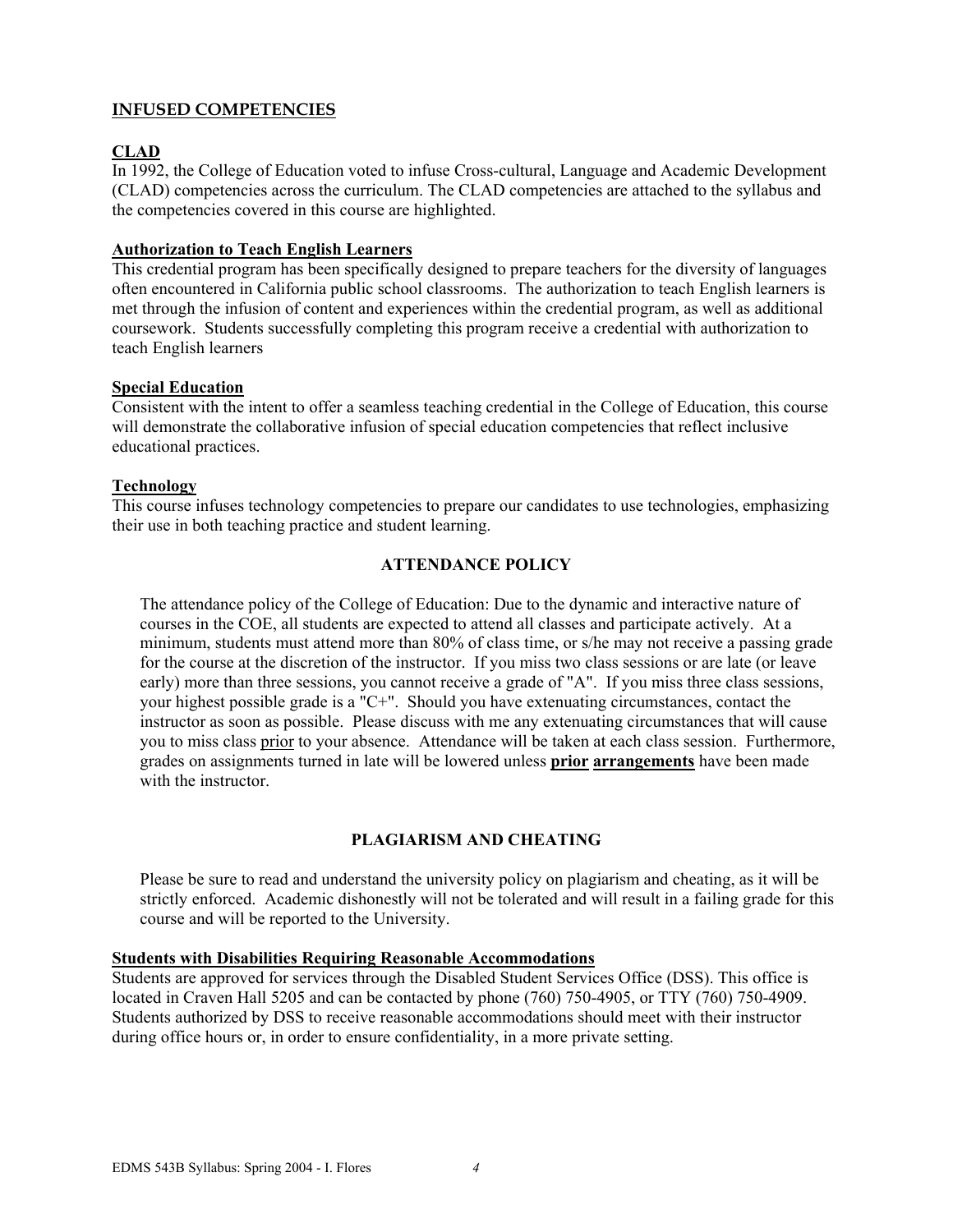**GRADING SCALE:** Grades for this course will be based on the following grading scale:

 A.................. 93% - 100 % A-……………90% - 92% B+…………. 88% - 89% B.................. 83% - 87 %  $B$ -………... 80% - 82% C+…………. 78% - 79% C.................. 73% - 77 % C-…………... 70% - 72%

**Remember! You are required to maintain a B average (3.0 GPA) in your teacher education courses to receive a teaching credential in the State of California.**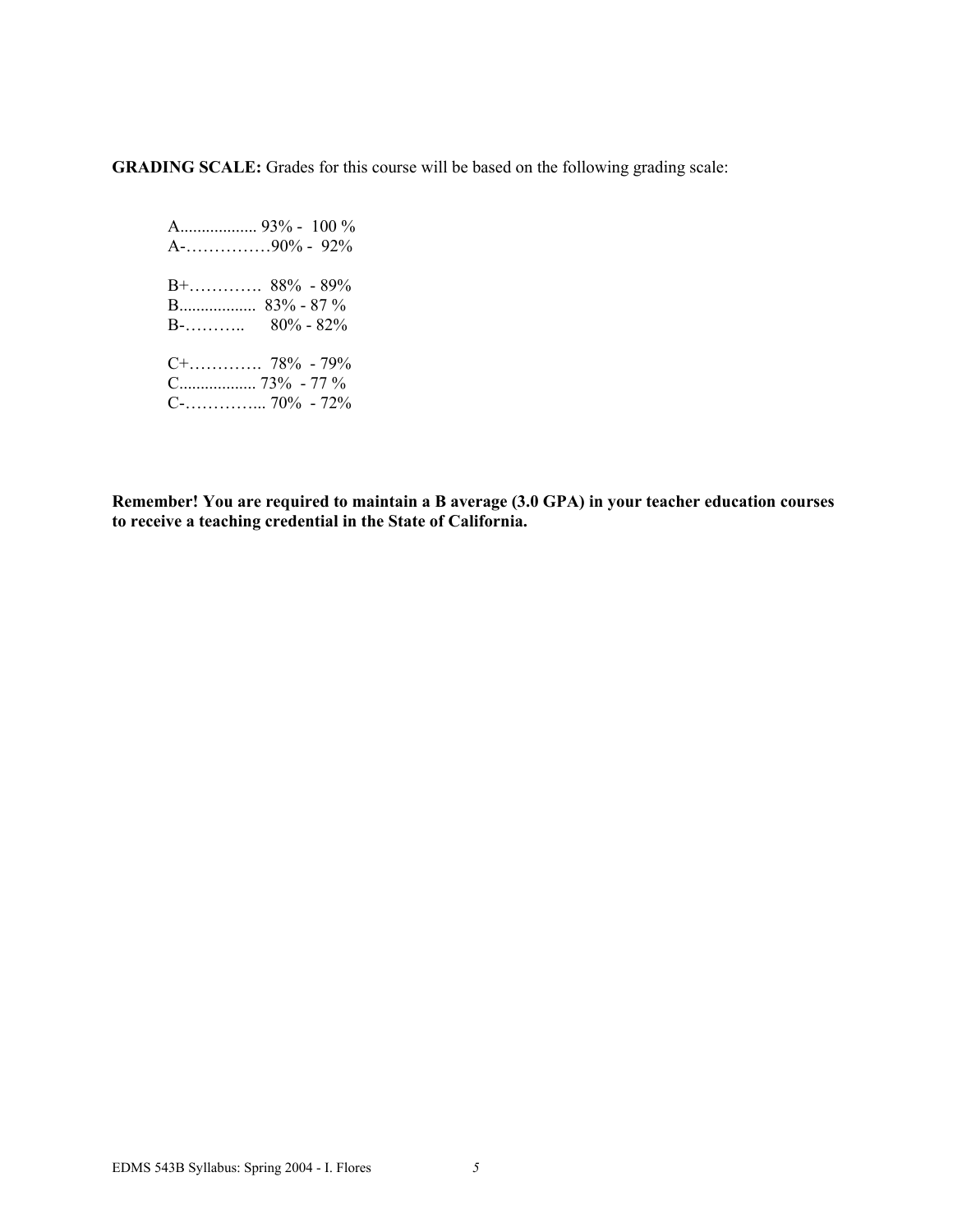| <b>TEST 1: LANGUAGE</b><br><b>STRUCTURE</b><br><b>AND</b><br><b>FIRST- AND SECOND-</b><br><b>LANGUAGE DEVELOPMENT</b><br>I. Language Structure and | <b>TEST 2: METHODOLOGY</b><br>OF BILINGUAL, ENGLISH<br><b>LANGUAGE DEVELOPMENT,</b><br><b>AND</b><br><b>CONTENT INSTRUCTION</b><br>I. Theories and Methods of | <b>TEST 3:</b><br><b>CULTURE</b><br><b>AND</b><br><b>CULTURAL DIVERSITY</b><br>I. The Nature of Culture |
|----------------------------------------------------------------------------------------------------------------------------------------------------|---------------------------------------------------------------------------------------------------------------------------------------------------------------|---------------------------------------------------------------------------------------------------------|
| Use:<br><b>Universals and Differences</b><br>(including the structure of<br>English)                                                               | <b>Bilingual Education</b>                                                                                                                                    |                                                                                                         |
| A. The sound systems of<br>language (phonology)                                                                                                    | A. Foundations                                                                                                                                                | A. Definitions of culture                                                                               |
| <b>B.</b> Word formation (morphology)                                                                                                              | <b>B.</b> Organizational models: What<br>works for whom?                                                                                                      | <b>B.</b> Perceptions of culture                                                                        |
| C. Syntax *                                                                                                                                        | C. Instructional strategies *                                                                                                                                 | C. Intragroup differences (e.g.,<br>ethnicity, race, generations,<br>and micro-cultures)                |
| <b>D.</b> Word meaning (semantics) *                                                                                                               | II. Theories and Methods for<br><b>Instruction In and Through</b><br><b>English</b>                                                                           | <b>D.</b> Physical geography and its<br>effects on culture                                              |
| <b>E.</b> Language in context                                                                                                                      | A. Teacher delivery for both<br>English language<br>development and content<br>instruction *                                                                  | E. Cultural congruence                                                                                  |
| F. Written discourse *                                                                                                                             | <b>B.</b> Approaches with a focus on<br>English language<br>development *                                                                                     | II. Manifestations of Culture:<br><b>Learning About Students</b>                                        |
| G. Oral discourse *                                                                                                                                | C. Approaches with a focus on<br>content area instruction<br>(specially designed<br>academic instruction<br>delivered in English) *                           | A. What teachers should learn<br>about their students *                                                 |
| H. Nonverbal communication *                                                                                                                       | D. Working with<br>paraprofessionals *                                                                                                                        | <b>B. How teachers can learn</b><br>about their students *                                              |
| II. Theories and Factors in<br><b>First- and Second-Language</b><br><b>Development</b>                                                             | <b>III. Language and Content</b><br><b>Area Assessment</b>                                                                                                    | C. How teachers can use what<br>they learn about their<br>students (culturally<br>responsive pedagogy)* |
| A. Historical and current theories<br>and models of language<br>analysis that have implications<br>for second-language<br>development and pedagogy | A. Purpose                                                                                                                                                    | <b>III. Cultural Contact</b>                                                                            |
| <b>B.</b> Psychological factors<br>affecting first- and second-<br>language development                                                            | B. Methods *                                                                                                                                                  | A. Concepts of cultural contact                                                                         |
| C. Socio-cultural factors<br>affecting first- and second-<br>language development                                                                  | C. State mandates                                                                                                                                             | <b>B.</b> Stages of individual cultural<br>contact                                                      |
| D. Pedagogical factors affecting<br>first- and second-language<br>development *                                                                    | D. Limitations of assessment<br>*                                                                                                                             | C. The dynamics of prejudice                                                                            |
| E. Political factors affecting first-<br>and second-language<br>development                                                                        | E. Technical concepts *                                                                                                                                       | <b>D.</b> Strategies for conflict<br>resolution                                                         |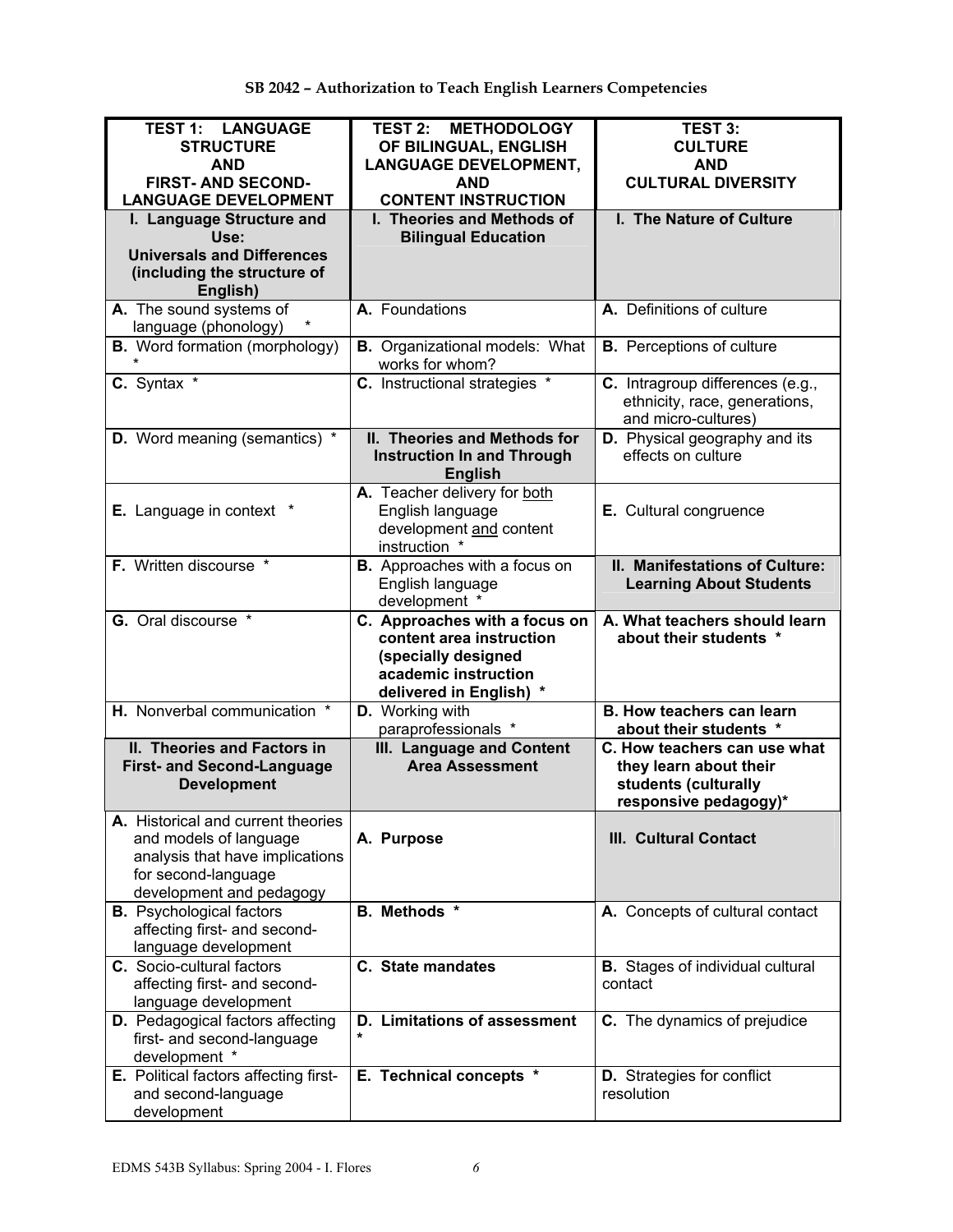## **Curriculum Review Assignment**  EDMS 543

|                            | <b>Nearly</b>         |                      |                                      |                      |
|----------------------------|-----------------------|----------------------|--------------------------------------|----------------------|
|                            | Developing            | <b>Meets</b>         | <b>Meets</b>                         | <b>Exceeds</b>       |
| <b>TPE 1, 1a</b>           | Candidate's           | Candidate's          | Candidate's                          | Candidate's          |
| Subject Specific           | analysis of the       | analysis of the      | analysis of the                      | analysis of the      |
| Pedagogical skills         | curriculum will       | curriculum will      | curriculum will                      | curriculum will      |
| for MS Teaching            | demonstrate little to | demonstrate some     | demonstrate                          | demonstrate          |
| Assignment                 | no understanding of   | understanding of     | considerable                         | exceptional          |
| (Teaching                  | how to teach the      | how to teach the     | understanding of                     | understanding of     |
| Mathematics in a           | state adopted         | state adopted        | how to teach the                     | how to teach the     |
| MS Assignment)             | academic content      | academic content     | state adopted                        | state adopted        |
|                            | standard in           | standard in          | academic content                     | academic content     |
|                            | mathematics.          | mathematics.         | standard in                          | standard in          |
|                            |                       |                      | mathematics.                         | mathematics.         |
| TPE <sub>4</sub>           | Candidate's           | Candidate's          | Candidate's                          | Candidate's          |
| <b>Making Content</b>      | analysis of the       | analysis of the      | analysis of the                      | analysis of the      |
| Accessible                 | curriculum will       | curriculum will      | curriculum will                      | curriculum will      |
|                            | demonstrate little to | demonstrate some     | demonstrate                          | demonstrate          |
|                            | no understanding in   | understanding in     | considerable                         | exceptional          |
|                            | the use of            | the use of           | understanding in                     | understanding in     |
|                            | pedagogical           | pedagogical          | the use of                           | the use of           |
|                            | strategies that will  | strategies that will | pedagogical                          | pedagogical          |
|                            | provide all students  | provide all students | strategies that will                 | strategies that will |
|                            | access to the         | access to the        | provide all students                 | provide all students |
|                            | mathematics           | mathematics          | access to the                        | access to the        |
|                            | curriculum.           | curriculum           | mathematics                          | mathematics          |
|                            |                       |                      | curriculum                           | curriculum           |
| TPE 6, 6a, 6b              | Candidate's           | Candidate's          | Candidate's                          | Candidates's         |
| Developmentally            | analysis of the       | analysis of the      | analysis of the                      | analysis of the      |
| Appropriate                | curriculum will       | curriculum will      | curriculum will                      | curriculum will      |
| <b>Teaching Practices</b>  | demonstrate little to | demonstrate some     | demonstrate                          | demonstrate          |
| in Grades K-3 & 4-         | no understanding in   | understanding in     | considerable<br>exceptional          |                      |
| 8                          | the use of            | the use of           | understanding in<br>understanding in |                      |
|                            | developmentally       | developmentally      | the use of                           |                      |
| appropriate<br>appropriate |                       |                      | developmentally<br>developmentally   |                      |
|                            | teaching practices.   | teaching practices   | appropriate                          | appropriate          |
|                            |                       |                      | teaching practices                   | teaching practices   |

- $\triangleright$  TPE 9 Instructional Planning
- $\triangleright$  TPE 10 Instructional Time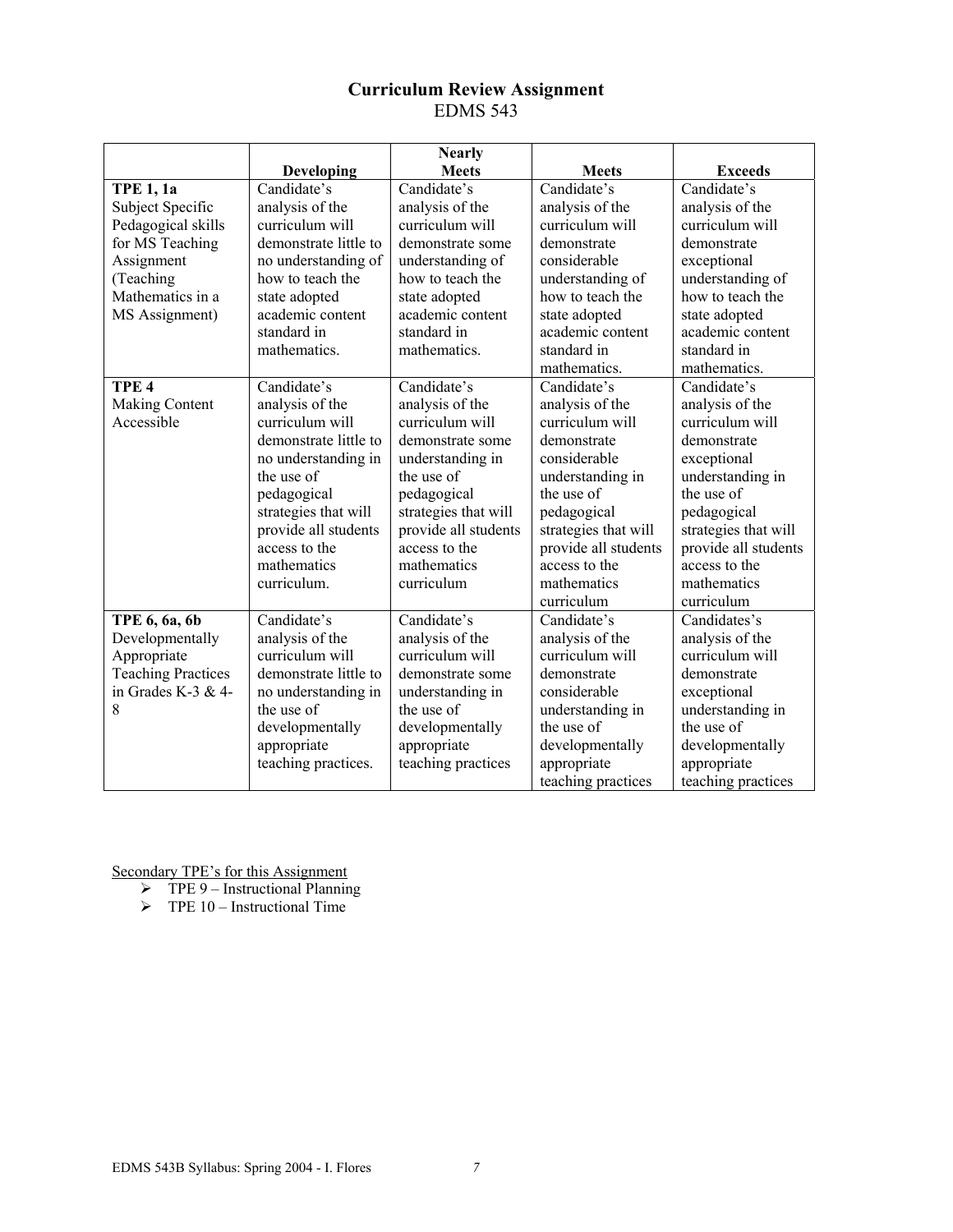#### **Lesson Presentation Assignment**  EDMS 543

|                    | <b>Nearly</b>        |                      |                                        |                      |
|--------------------|----------------------|----------------------|----------------------------------------|----------------------|
|                    | Developing           | <b>Meets</b>         | <b>Meets</b>                           | <b>Exceeds</b>       |
| <b>TPE 1, 1a</b>   | Candidates' lesson   | Candidates' lesson   | Candidates' lesson                     | Candidates' lesson   |
| Subject Specific   | plan and             | plan and             | plan and                               | plan and             |
| Pedagogical skills | presentation         | presentation         | presentation                           | presentation         |
| for MS Teaching    | demonstrates little  | demonstrates some    | demonstrates                           | demonstrates         |
| Assignment         | to no                | understanding of     | considerable                           | exceptional          |
| (Teaching          | understanding of     | how to teach the     | understanding of                       | understanding of     |
| Mathematics in a   | how to teach the     | state adopted        | how to teach the                       | how to teach the     |
| Multiple Subject   | state adopted        | academic content     | state adopted                          | state adopted        |
| Assignment)        | academic content     | standard in          | academic content                       | academic content     |
|                    | standard in          | mathematics          | standard in                            | standard in          |
|                    | mathematics          |                      | mathematics                            | mathematics          |
| TPE <sub>4</sub>   | Candidates' lesson   | Candidates' lesson   | Candidates' lesson                     | Candidates' lesson   |
| Making Content     | plan and             | plan and             | plan and                               | plan and             |
| Accessible         | presentation will    | presentation will    | presentation will                      | presentation will    |
|                    | demonstrate little   | demonstrate some     | demonstrate                            | demonstrate          |
|                    | to no                | understanding in     | considerable                           | exceptional          |
|                    | understanding in     | the use of           | understanding in                       | understanding in     |
|                    | the use of           | pedagogical          | the use of                             | the use of           |
|                    | pedagogical          | strategies that will | pedagogical                            | pedagogical          |
|                    | strategies that will | provide all students | strategies that will                   | strategies that will |
|                    | provide all students | access to the        | provide all students                   | provide all students |
|                    | access to the        | mathematics          | access to the                          | access to the        |
|                    | mathematics          | curriculum           | mathematics                            | mathematics          |
|                    | curriculum           |                      | curriculum                             | curriculum           |
| TPE 6, 6a, 6b      | Candidates' lesson   | Candidates' lesson   | Candidates' lesson                     | Candidates' lesson   |
| Developmentally    | plan and             | plan and             | plan and                               | plan and             |
| Appropriate        | presentation will    | presentation will    | presentation will<br>presentation will |                      |
| Teaching           | demonstrate little   | demonstrate some     | demonstrate<br>demonstrate             |                      |
| Practices – Grades | to no                | understanding in     | considerable<br>exceptional            |                      |
| $K-3 & 4-8$        | understanding in     | the use of           | understanding in<br>understanding in   |                      |
|                    | the use of           | developmentally      | the use of<br>the use of               |                      |
|                    | developmentally      | appropriate          | developmentally                        | developmentally      |
|                    | appropriate          | teaching practices.  | appropriate                            | appropriate          |
|                    | teaching practices.  |                      | teaching practices.                    | teaching practices.  |

- ¾ TPE 2 Monitoring Student Learning During Instruction
- $\triangleright$  TPE 5 Student Engagement
- $\triangleright$  TPE 9 Instructional Planning
- $\triangleright$  TPE 10 Instructional Time
- $\triangleright$  TPE 11 Social Environment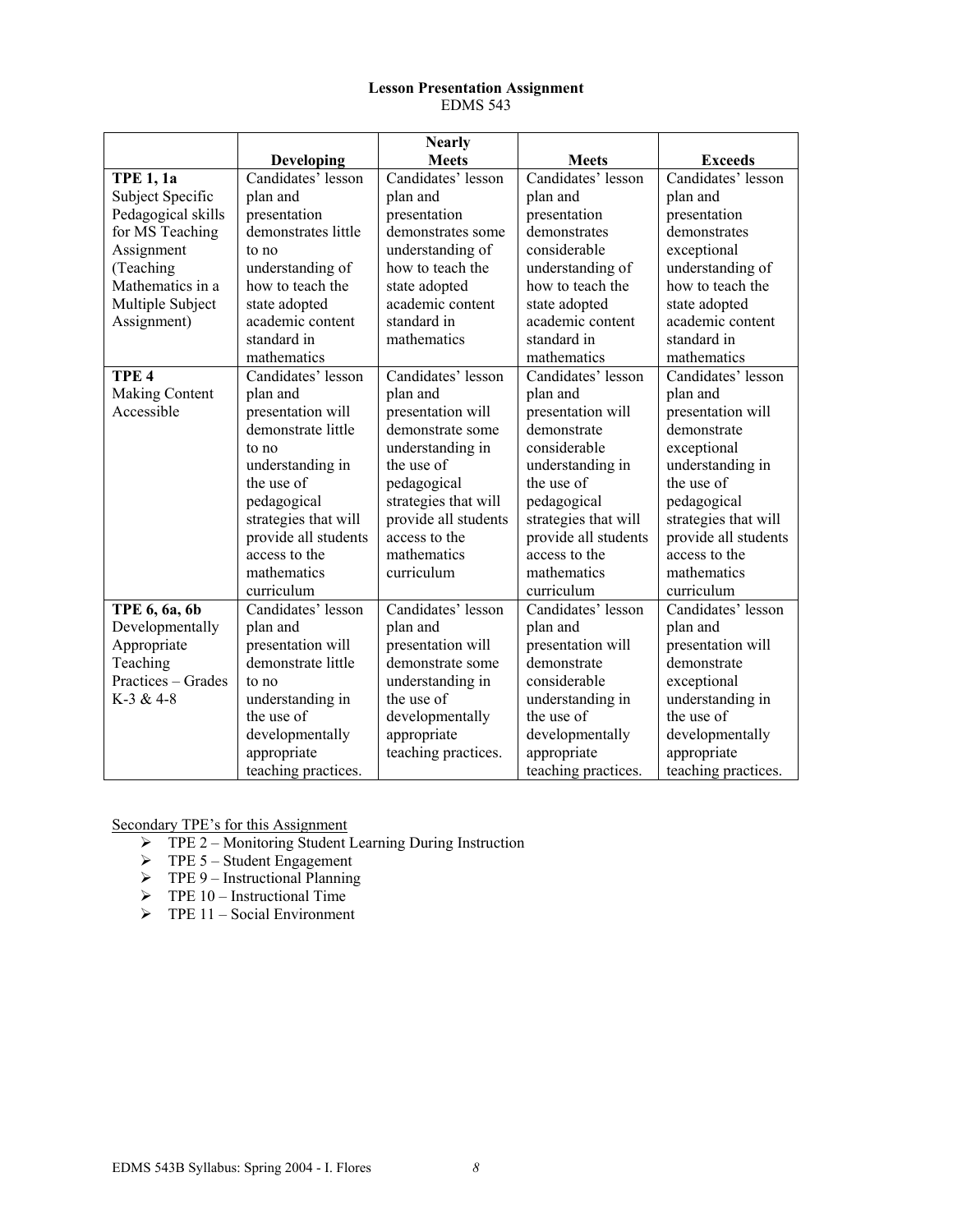### **Lesson Resources Assignment**  EDMS 543

|                  |                    | <b>Nearly</b>      |                                        |                    |
|------------------|--------------------|--------------------|----------------------------------------|--------------------|
|                  | <b>Developing</b>  | <b>Meets</b>       | <b>Meets</b>                           | <b>Exceeds</b>     |
| TPE <sub>4</sub> | Candidates'        | Candidates'        | Candidates'                            | Candidates'        |
| Making Content   | resources and      | resources and      | resources and                          | resources and      |
| Accessible       | descriptions will  | descriptions will  | descriptions will<br>descriptions will |                    |
|                  | demonstrate little | demonstrate some   | demonstrate                            | demonstrate        |
|                  | to no              | understanding of   | considerable                           | exceptional        |
|                  | understanding of   | how instructional  | understanding of                       | understanding of   |
|                  | how instructional  | resources can help | how instructional                      | how instructional  |
|                  | resources can help | provide all        | resources can help                     | resources can help |
|                  | provide all        | students with      | provide all                            | provide all        |
|                  | students with      | access to a        | students with                          | students with      |
|                  | access to a        | balanced and       | access to a                            | access to a        |
|                  | balanced and       | comprehensive      | balanced and                           | balanced and       |
|                  | comprehensive      | curriculum.        | comprehensive                          | comprehensive      |
|                  | curriculum.        |                    | curriculum.                            | curriculum.        |

- ¾ TPE 1a Subject-Specific Pedagogical Skills for MS Teaching Assignments (Teaching Mathematics in a MS Assignment)
- $\triangleright$  TPE 5 Student Engagement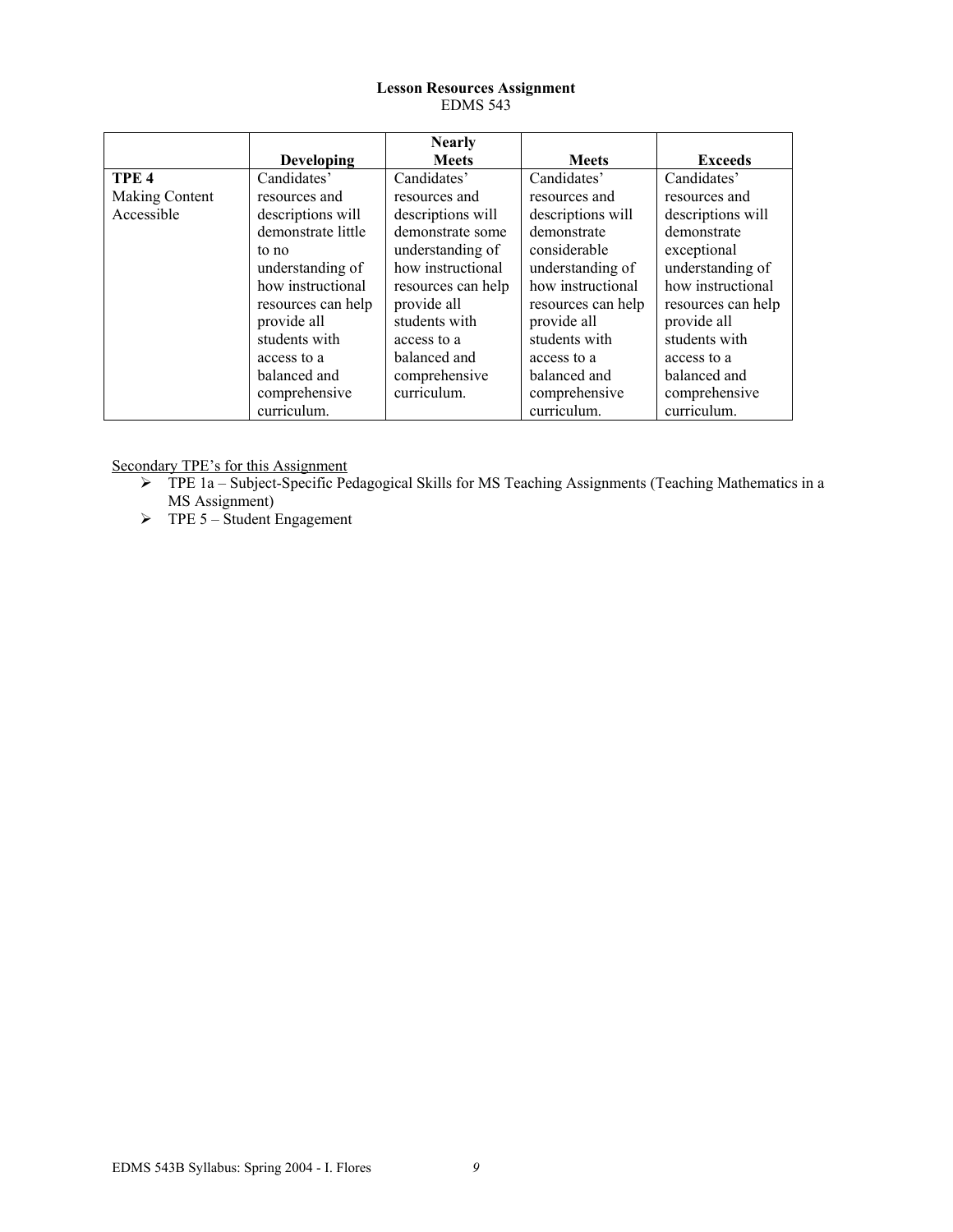### **Student Interview Assignment**  EDMS 543

|                         |                        | <b>Nearly</b>         |                       |                       |
|-------------------------|------------------------|-----------------------|-----------------------|-----------------------|
|                         | Developing             | <b>Meets</b>          | <b>Meets</b>          | <b>Exceeds</b>        |
| <b>TPE 1, 1a</b>        | Candidate's            | Candidate's           | Candidate's           | Candidate's           |
| Subject Specific        | assessment and         | assessment and        | assessment and        | assessment and        |
| Pedagogical             | recommendations        | recommendations       | recommendations       | recommendations       |
| skills for MS           | from the student       | from the student      | from the student      | from the student      |
| Teaching                | interview              | interview             | interview             | interview             |
| Assignment              | demonstrates little to | demonstrates some     | demonstrates          | demonstrates          |
| (Teaching               | no understanding of    | understanding of how  | considerable          | exceptional           |
| Mathematics in a        | how to teach the state | to teach the state    | understanding of how  | understanding of how  |
| Multiple Subject        | adopted academic       | adopted academic      | to teach the state    | to teach the state    |
| Assignment)             | content standard in    | content standard in   | adopted academic      | adopted academic      |
|                         | mathematics            | mathematics           | content standard in   | content standard in   |
|                         |                        |                       | mathematics           | mathematics           |
| TPE <sub>2</sub>        | Candidate's            | Candidate's           | Candidate's           | Candidate's           |
| Monitoring              | assessment and         | assessment and        | assessment and        | assessment and        |
| <b>Student Learning</b> | recommendations        | recommendations       | recommendations       | recommendations       |
| During                  | from the student       | from the student      | from the student      | from the student      |
| Instruction             | interview              | interview             | interview             | interview             |
|                         | demonstrates little to | demonstrates some     | demonstrates          | demonstrates          |
|                         | no understanding of    | understanding of how  | considerable          | exceptional           |
|                         | how to monitor         | to monitor student    | understanding of how  | understanding of how  |
|                         | student learning and   | learning and how to   | to monitor student    | to monitor student    |
|                         | how to effectively     | effectively make use  | learning and how to   | learning and how to   |
|                         | make use of this       | of this information   | effectively make use  | effectively make use  |
|                         | information when       | when teaching.        | of this information   | of this information   |
|                         | teaching.              |                       | when teaching.        | when teaching.        |
| TPE <sub>3</sub>        | Candidate              | Candidate             | Candidate             | Candidate             |
| Interpretation          | demonstrates little to | demonstrates some     | demonstrates          | demonstrates          |
| and Use of              | no understanding of    | understanding of how  | considerable          | exceptional           |
| Assessments             | how to effectively     | to effectively assess | understanding of how  | understanding of how  |
|                         | assess students'       | students' content     | to effectively assess | to effectively assess |
|                         | content knowledge      | knowledge through     | students' content     | students' content     |
|                         | through the use of     | the use of student    | knowledge through     | knowledge through     |
|                         | student interviews.    | interviews.           | the use of student    | the use of student    |
|                         |                        |                       | interviews.           | interviews.           |
|                         |                        |                       |                       |                       |
| TPE <sub>4</sub>        | Candidate's            | Candidate's           | Candidate's           | Candidate's           |
| Making Content          | recommendations        | recommendations       | recommendations       | recommendations       |
| Accessible              | from the student       | from the student      | from the student      | from the student      |
|                         | interview              | interview             | interview             | interview             |
|                         | demonstrates little to | demonstrates some     | demonstrates          | demonstrates          |
|                         | no understanding in    | understanding in the  | considerable          | exceptional           |
|                         | the use of             | use of pedagogical    | understanding in the  | understanding in the  |
|                         | pedagogical            | strategies that will  | use of pedagogical    | use of pedagogical    |
|                         | strategies that will   | provide all students  | strategies that will  | strategies that will  |
|                         | provide all students   | access to the         | provide all students  | provide all students  |
|                         | access to the          | mathematics           | access to the         | access to the         |
|                         | mathematics            | curriculum            | mathematics           | mathematics           |
|                         | curriculum             |                       | curriculum            | curriculum            |

- $\triangleright$  TPE 5 Student Engagement
- $\triangleright$  TPE 6, 6a, 6b Developmentally Appropriate Practices in Grades K-3 & Grades 4-8.
- $\triangleright$  TPE 8 Learning about Students
- $\triangleright$  TPE 9 Instructional Planning